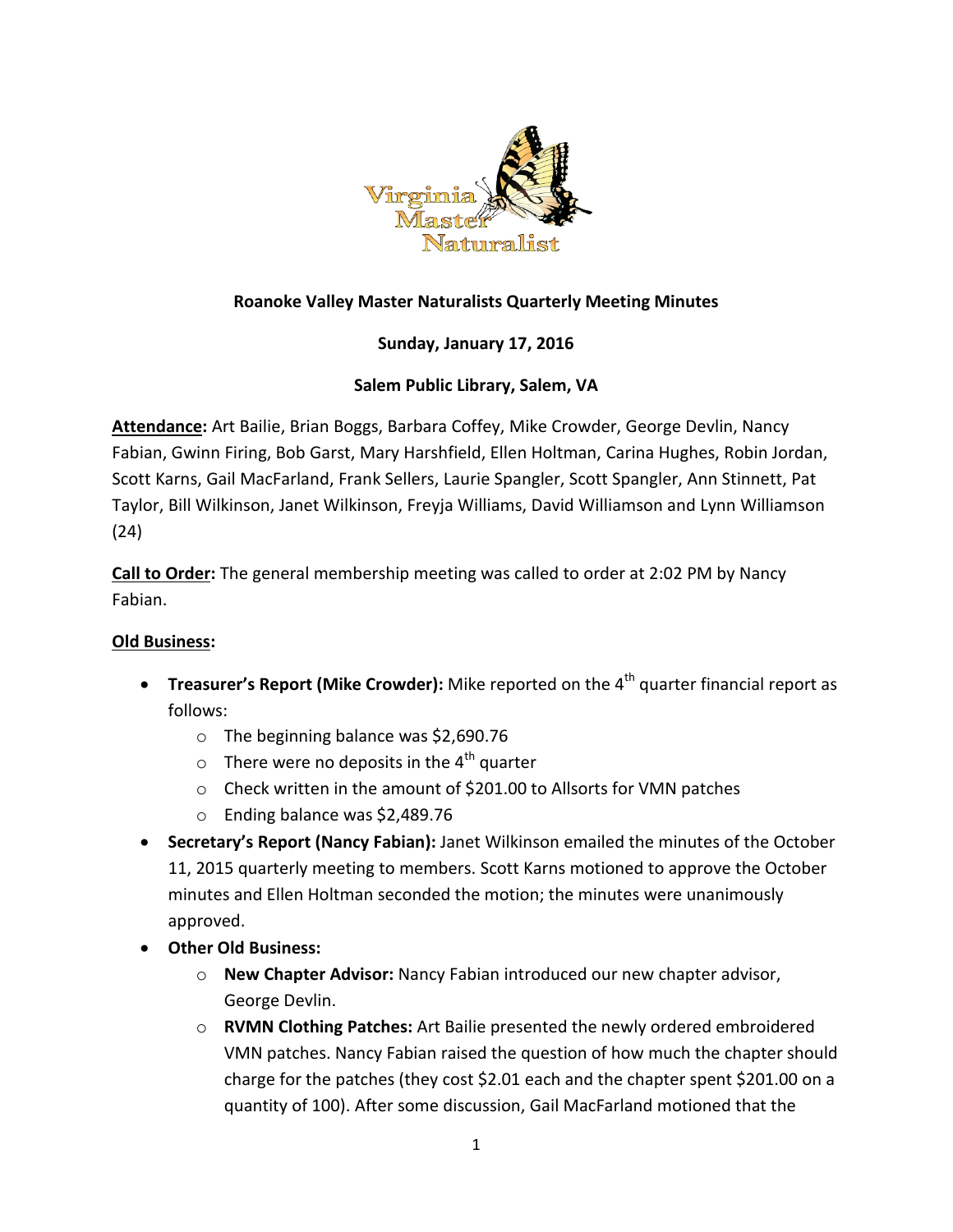chapter charge \$3.00 per patch. Scott Karns seconded the motion and the motion carried unanimously.

- o **Roanoke County Park Partners Project:** Our chapter is still working on centralizing volunteerism with Roanoke County, led by Elizabeth and Art Bailie. The goal is to have an agreement in place for our chapter to be able to quickly respond to volunteer requests in Roanoke County parks and along the greenway. Freyja Williams stated that invasive removal at Explore Park will continue as in years past. George Devlin presented ideas for a VMN mini-grant proposal for a project in Garst Mill Park to repair the riparian buffer that was destroyed when AEP cleared the area around power lines. The proposal to state VMN for up to \$1,000 in funding is due on February 1 and requires that at least 10 master naturalists participate in a project for up to one year duration. George will check with the Department of Forestry regarding the availability of plants and what plants will reduce the need for cutting by AEP, which will then be communicated to AEP's forester.
- o **Go Fest Results:** At least 16 master naturalists participated in the Go Fest booth, whether by volunteering on site or helping with materials for the art projects. The art projects were well received by the public. At Go Fest, 31 people signed up to receive email alerts about upcoming volunteer training opportunities. There were 295 recorded contacts (population served). Six VMN logo items were sold during Go Fest weekend (to our own membership, none to the general public) for a total of \$90.00, plus a \$3.00 donation. The chapter received a thank you note from Go Fest organizers, which was read to the membership by Janet Wilkinson.
- o **Center in the Square:** There are currently two opportunities available for volunteer hours at CITS: tank team docent and the monthly education table. Freyja Williams has spoken with the volunteer coordinator of the Science Museum, Kathleen, about opportunities for volunteering at the touch tank and the butterfly garden. For either of these opportunities, there is a one-hour training class required. Freyja said that permission has been granted for VMN volunteers to wear our VMN logo items while volunteering at the Science Museum.
- o **VMN Logo Items:** Nancy Fabian stated that VMN logo items are available for \$15 each. She noted the dwindling number of T-shirts and hats that are available and asked whether the membership thought additional inventory should be added. Everyone agreed this would be beneficial.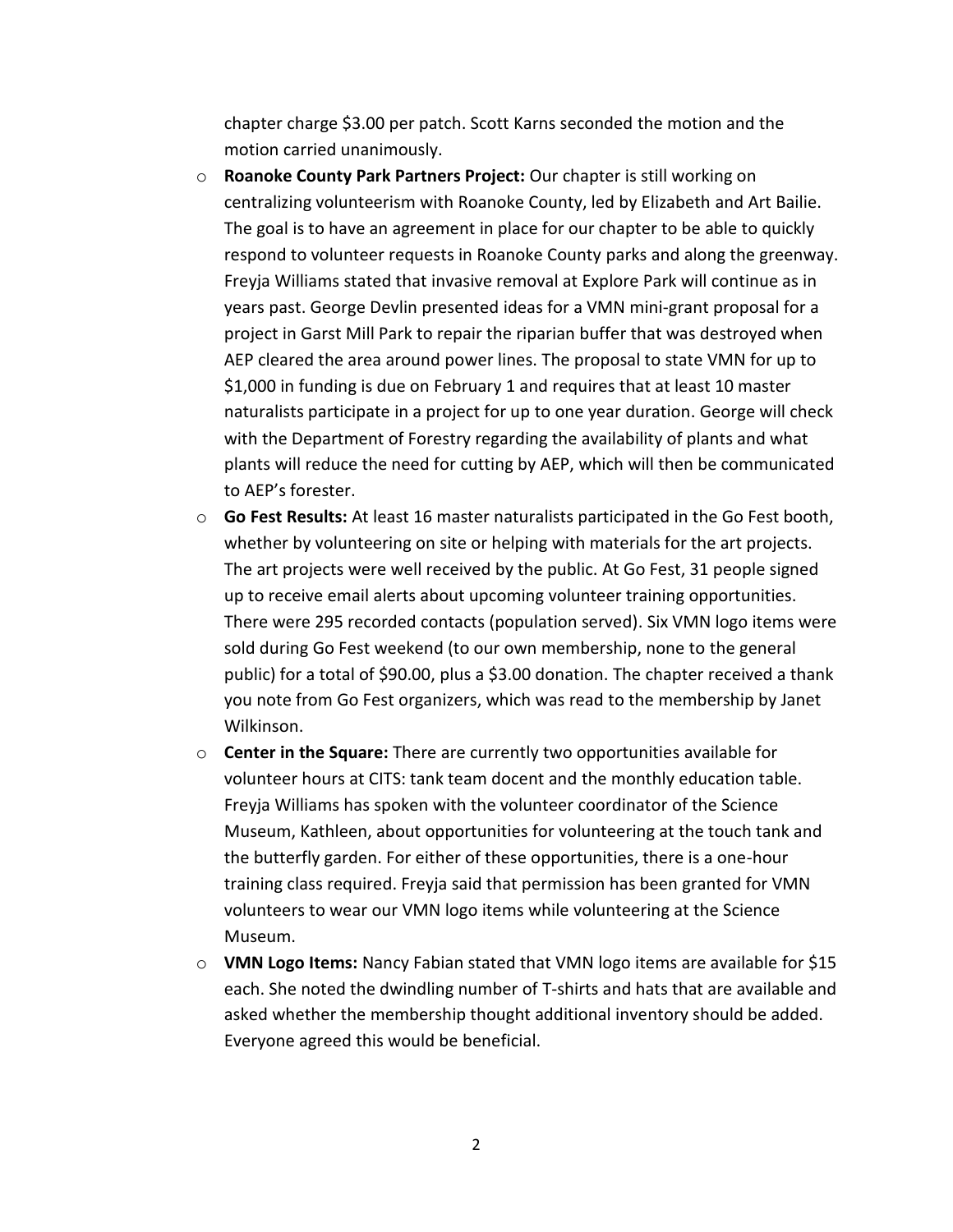#### **Subcommittee Reports:**

- **Membership/Marketing Committee Report (Nancy Fabian):** A meeting was held for the general public regarding upcoming VMN training on January 13. Thirty-five people attended and 15 have already submitted applications to attend the training, which begins on February 24. The training was publicized at the Go Fest booth and Brian Boggs submitted an article to So Salem, the Botetourt View, and the Friends of the Blue Ridge Parkway and the Roanoke Appalachian Trail Club. David Williamson inquired about limits to training class size (currently capped at 25) and suggested that if more than 25 people apply, the chapter should consider accepting more than 25. Nancy Fabian said the limiter to class size will be the capacity of the room used for the training class.
- **Curriculum Committee Report (Nancy Fabian):** The VMN training class starts of February 24 and will occur every Wednesday through the end of May at the Salem Public Library. Nancy has instructors lined up for every topic except ichthyology (George Devlin and co-workers can probably cover this topic). Nancy said that Gail MacFarland has offered to monitor every class, but two monitors are needed for each date. She asked that people email her what date(s) they would like to volunteer to monitor. David Williamson agreed to make VMN Trainee name tags for class participants.
- **Projects Committee (Robin Jordan):** There is a McAfee Knob volunteer ridgerunner training class coming up. There is one day of instruction and the first time out there is on-the-trail training with a paid ridgerunner. One advantage to participating in this project is that ridgerunners accumulate a lot of volunteer hours per day they are on the trail. Carina Hughes, VMN, is involved with this project with the Roanoke Appalachian Trail Club and can be contacted for further information.
- **Advanced Training Committee Report (Gail MacFarland):** A request was made for possible subjects for future advanced training. Suggestions for presenters and topics included:
	- o Maureen Eiger Roanoke Valley Bird Club
	- $\circ$  Amphibian walk (similar to session held at the state VMN meeting)
	- o Vernal pools
	- o Fungus
	- o Bluebird Society (similar to session held at the state VMN meeting)
	- o American Chestnut Foundation (similar to session held at the state VMN meeting)

#### **New Business:**

 **Election of New Officers:** A new slate of officers will be elected in July. Bill Fabian will be stepping down as President, Nancy Fabian will be stepping down as Vice President, and